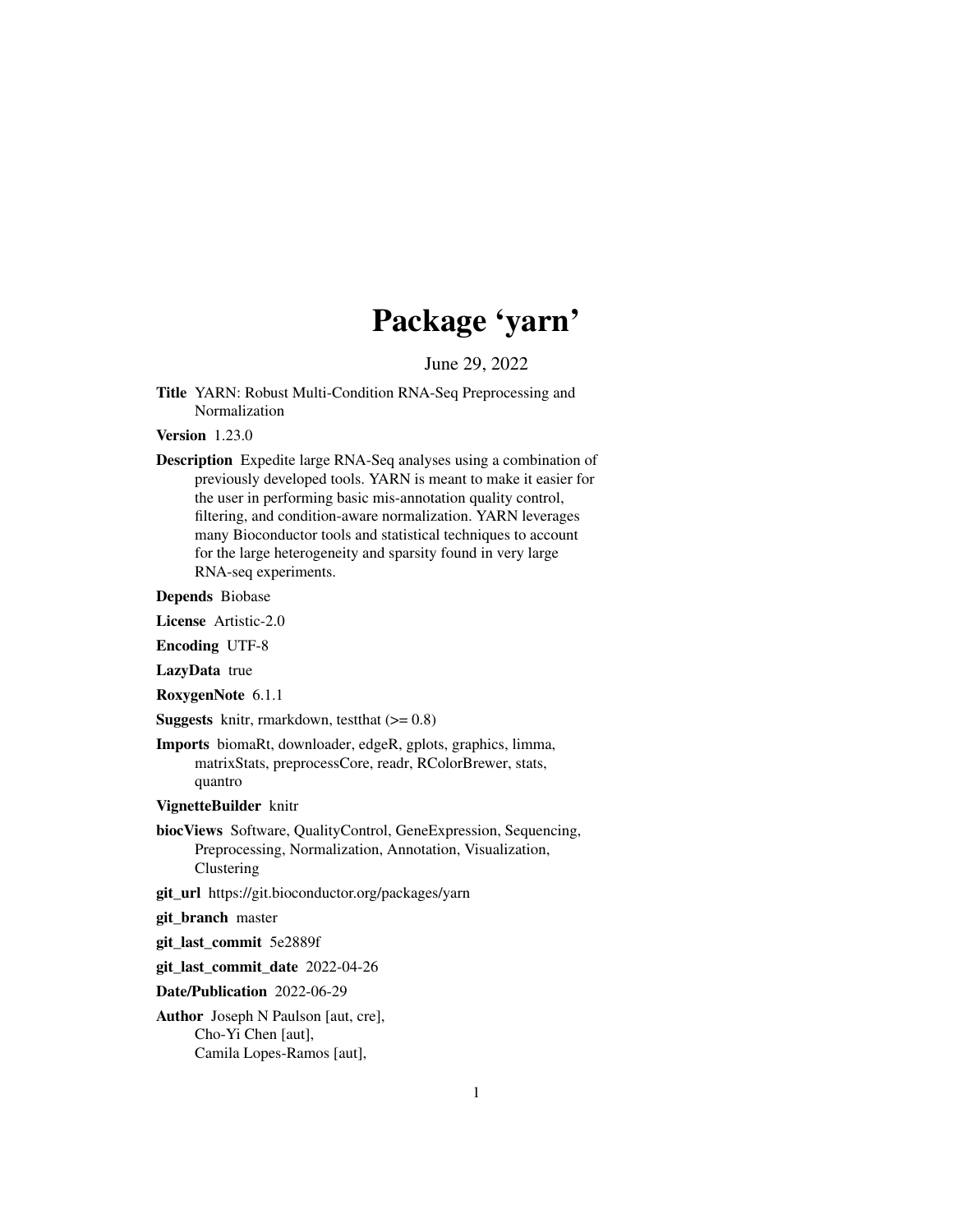<span id="page-1-0"></span>Marieke Kuijjer [aut], John Platig [aut], Abhijeet Sonawane [aut], Maud Fagny [aut], Kimberly Glass [aut], John Quackenbush [aut]

Maintainer Joseph N Paulson <paulson.joseph@gene.com>

## R topics documented:

| bladder.                    | $\mathbf{3}$   |
|-----------------------------|----------------|
|                             | $\overline{4}$ |
|                             | 5              |
|                             | 6              |
|                             | 6              |
|                             |                |
|                             | 8              |
|                             | $\mathbf{8}$   |
|                             | 9              |
|                             | 10             |
|                             | -11            |
|                             |                |
|                             |                |
|                             | -13            |
| <i><u><b>astats</b></u></i> | 14             |
|                             | -15            |
|                             |                |

#### **Index** and the contract of the contract of the contract of the contract of the contract of the contract of the contract of the contract of the contract of the contract of the contract of the contract of the contract of th

annotateFromBiomart *Annotate your Expression Set with biomaRt*

#### Description

Annotate your Expression Set with biomaRt

#### Usage

```
annotateFromBiomart(obj, genes = featureNames(obj),
 filters = "ensembl_gene_id", attributes = c("ensembl_gene_id",
 "hgnc_symbol", "chromosome_name", "start_position", "end_position"),
 biomart = "ensembl", dataset = "hsapiens_gene_ensembl", ...)
```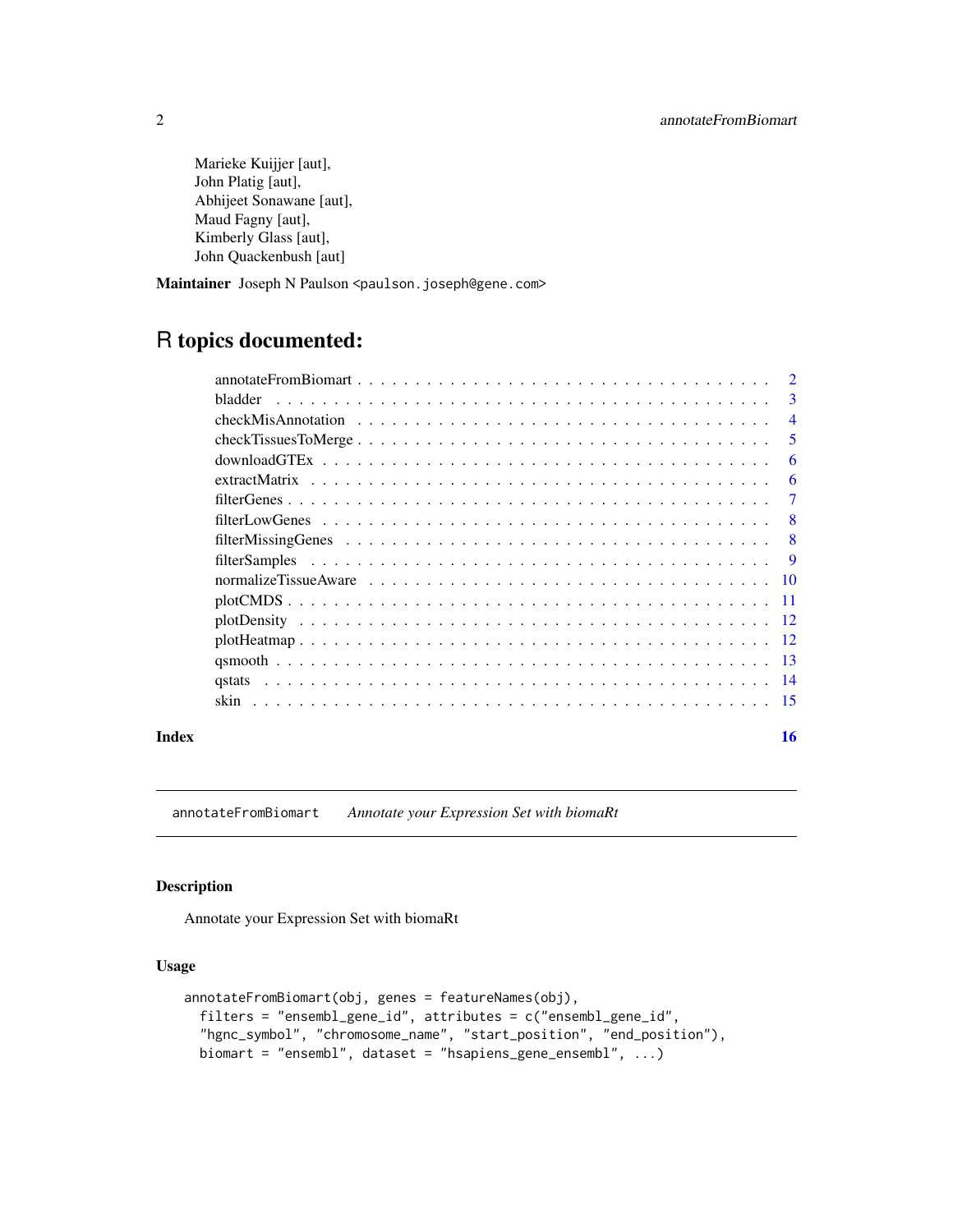#### <span id="page-2-0"></span>bladder 3

#### Arguments

| obj        | ExpressionSet object.                                                                                                                                              |
|------------|--------------------------------------------------------------------------------------------------------------------------------------------------------------------|
| genes      | Genes or rownames of the Expression Set.                                                                                                                           |
| filters    | getBM filter value, see getBM help file.                                                                                                                           |
| attributes | getBM attributes value, see getBM help file.                                                                                                                       |
| biomart    | BioMart database name you want to connect to. Possible database names can be<br>retrieved with teh function listMarts.                                             |
| dataset    | Dataset you want to use. To see the different datasets available within a biomarrow<br>you can e.g. do: mart = useMart('ensembl'), followed by listDatasets(mart). |
| $\ddots$   | Values for useMart, see useMart help file.                                                                                                                         |

#### Value

ExpressionSet object with a fuller featureData.

#### Examples

```
data(skin)
# subsetting and changing column name just for a silly example
skin <- skin[1:10,]
colnames(fData(skin)) = paste("names",1:6)
biomart<-"ENSEMBL_MART_ENSEMBL";
genes <- sapply(strsplit(rownames(skin),split="\\."),function(i)i[1])
newskin <-annotateFromBiomart(skin,genes=genes,biomar=biomart)
head(fData(newskin)[,7:11])
```
bladder *Bladder RNA-seq data from the GTEx consortium*

#### Description

Bladder RNA-seq data from the GTEx consortium. V6 release.

#### Usage

```
data(bladder)
```
#### Format

An object of class "ExpressionSet"; see [ExpressionSet](#page-0-0).

#### Value

ExpressionSet object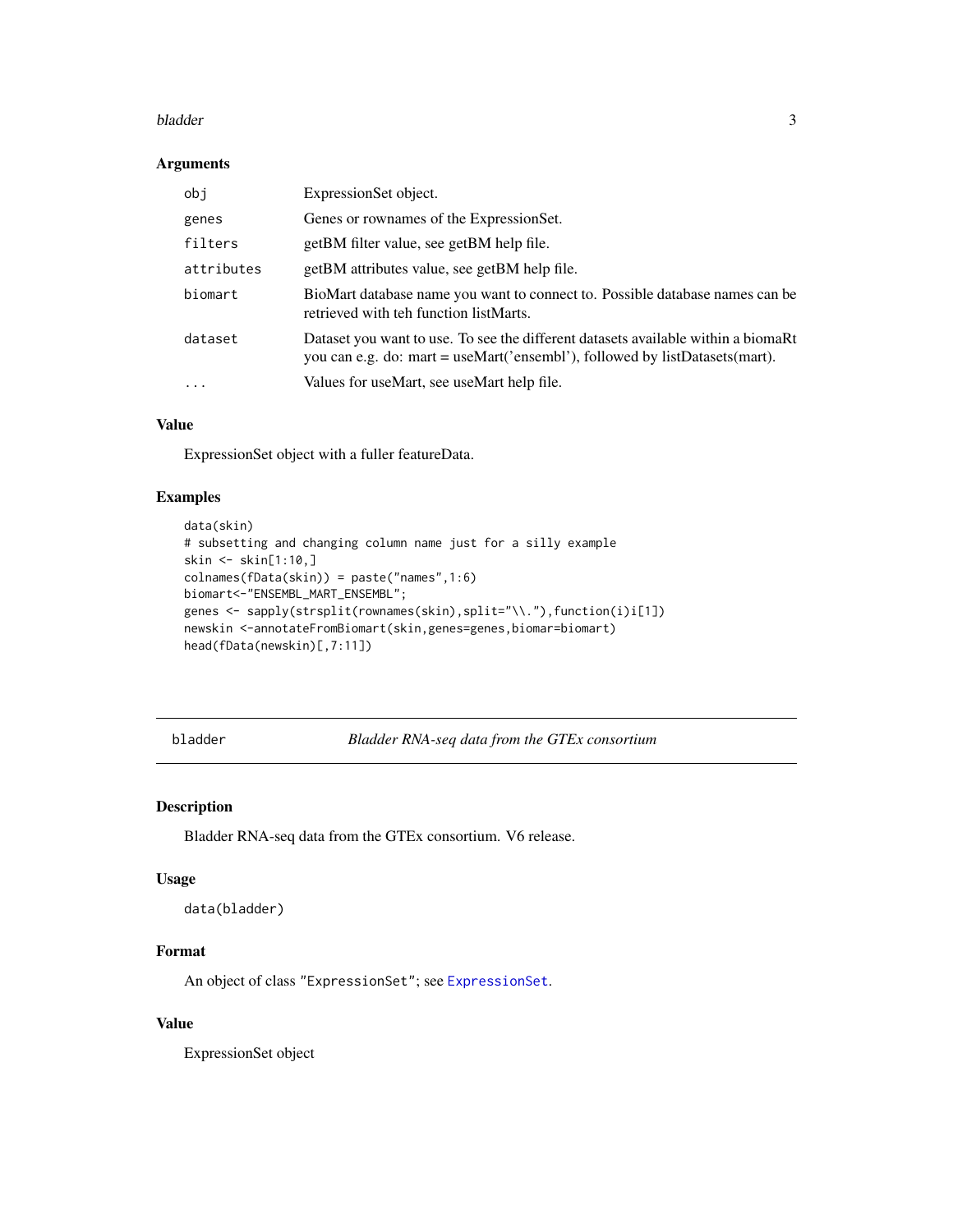#### <span id="page-3-0"></span>Source

GTEx Portal

#### References

GTEx Consortium, 2015. The Genotype-Tissue Expression (GTEx) pilot analysis: Multitissue gene regulation in humans. Science, 348(6235), pp.648-660. [\(PubMed\)](http://www.ncbi.nlm.nih.gov/pmc/articles/PMC4547484/)

#### Examples

```
data(bladder);
checkMissAnnotation(bladder);
```
<span id="page-3-1"></span>checkMisAnnotation *Check for wrong annotation of a sample using classical MDS and control genes.*

#### Description

Check for wrong annotation of a sample using classical MDS and control genes.

#### Usage

```
checkMisAnnotation(obj, phenotype, controlGenes = "all",
  columnID = "chromosome_name", plotFlag = TRUE,
 legendPosition = NULL, ...)
```
#### Arguments

| obj          | ExpressionSet object.                                                                       |
|--------------|---------------------------------------------------------------------------------------------|
| phenotype    | phenotype column name in the phenoData slot to check.                                       |
| controlGenes | Name of control Genes, ie. 'Y' chromosome. Can specify 'all'.                               |
| columnID     | Column name where control Genes is defined in the feature Data slot if other than<br>'all'. |
| plotFlag     | TRUE/FALSE Whether to plot or not                                                           |
|              | legendPosition Location for the legend.                                                     |
|              | Extra parameters for plotCMDS function.                                                     |

#### Value

Plots a classical multi-dimensional scaling of the 'controlGenes'. Optionally returns co-ordinates.

```
data(bladder)
checkMisAnnotation(bladder,'GENDER',controlGenes='Y',legendPosition='topleft')
```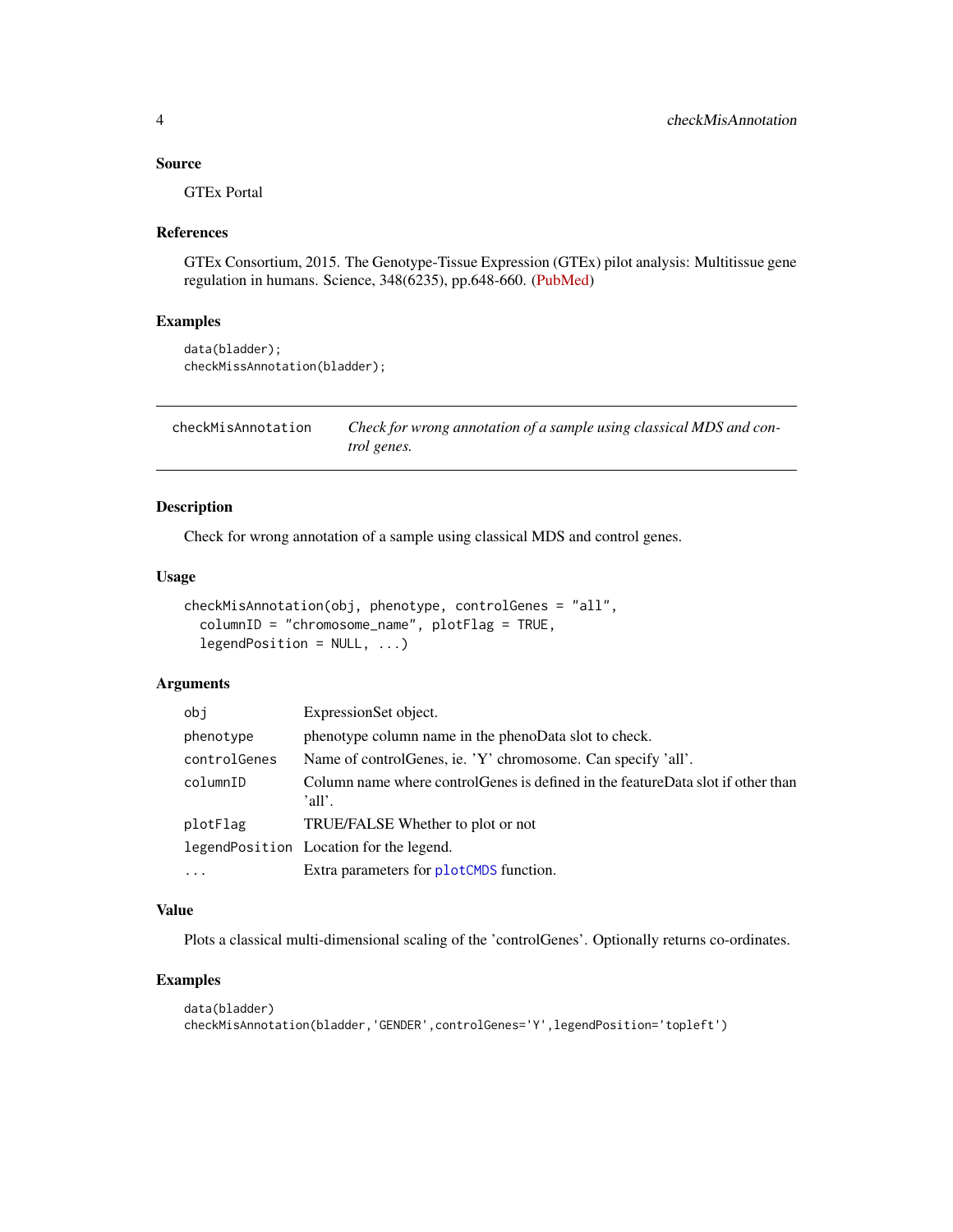<span id="page-4-0"></span>checkTissuesToMerge *Check tissues to merge based on gene expression profile*

#### Description

Check tissues to merge based on gene expression profile

#### Usage

```
checkTissuesToMerge(obj, majorGroups, minorGroups, filterFun = NULL,
 plotFlag = TRUE, ...)
```
#### Arguments

| obi         | ExpressionSet object.                                                                               |
|-------------|-----------------------------------------------------------------------------------------------------|
| majorGroups | Column name in the phenoData slot that describes the general body region or<br>site of the sample.  |
| minorGroups | Column name in the phenoData slot that describes the specific body region or<br>site of the sample. |
| filterFun   | Filter group specific genes that might disrupt PCoA analysis.                                       |
| plotFlag    | TRUE/FALSE whether to plot or not                                                                   |
| $\ddotsc$   | Parameters that can go to checkMisAnnotation                                                        |

#### Value

CMDS Plots of the majorGroupss colored by the minorGroupss. Optional matrix of CMDS loadings for each comparison.

#### See Also

checkTissuesToMerge

```
data(skin)
checkTissuesToMerge(skin,'SMTS','SMTSD')
```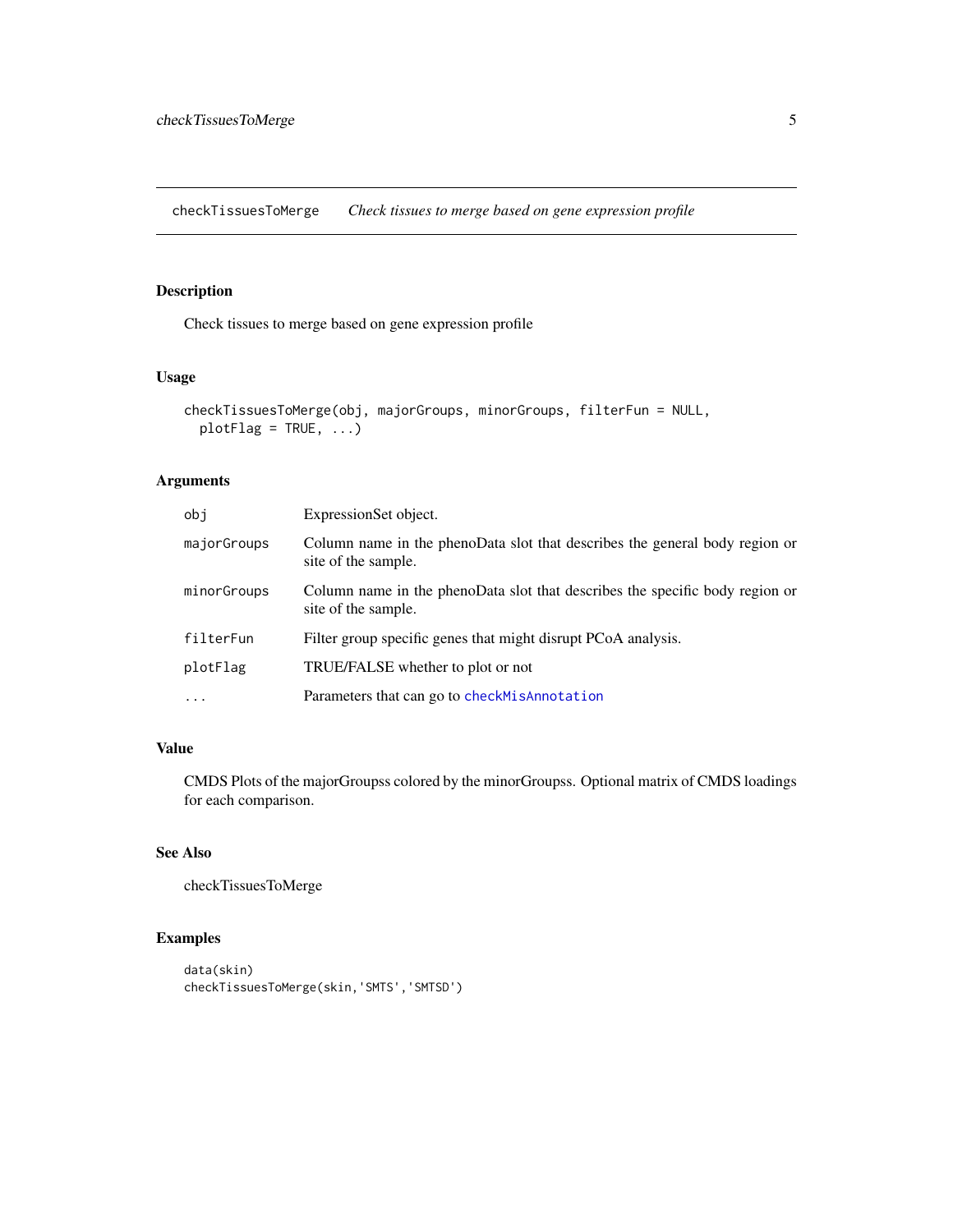<span id="page-5-0"></span>

Downloads the V6 GTEx release and turns it into an ExpressionSet object.

#### Usage

downloadGTEx(type = "genes", file =  $NULL, ...)$ 

#### Arguments

| type                    | Type of counts to download - default genes.                                                          |
|-------------------------|------------------------------------------------------------------------------------------------------|
| file                    | File path and name to automatically save the downloaded GTEx expression set.<br>Saves as a RDS file. |
| $\cdot$ $\cdot$ $\cdot$ | Does nothing currently.                                                                              |

#### Value

Organized ExpressionSet set.

#### Examples

# obj <- downloadGTEx(type='genes',file='~/Desktop/gtex.rds')

extractMatrix *Extract the appropriate matrix*

#### Description

This returns the raw counts, log2-transformed raw counts, or normalized expression. If normalized = TRUE then the log paramater is ignored.

#### Usage

extractMatrix(obj, normalized = FALSE, log = TRUE)

#### Arguments

| obi        | ExpressionSet object or objrix.                       |
|------------|-------------------------------------------------------|
| normalized | TRUE / FALSE, use the normalized matrix or raw counts |
| log        | TRUE/FALSE log2-transform.                            |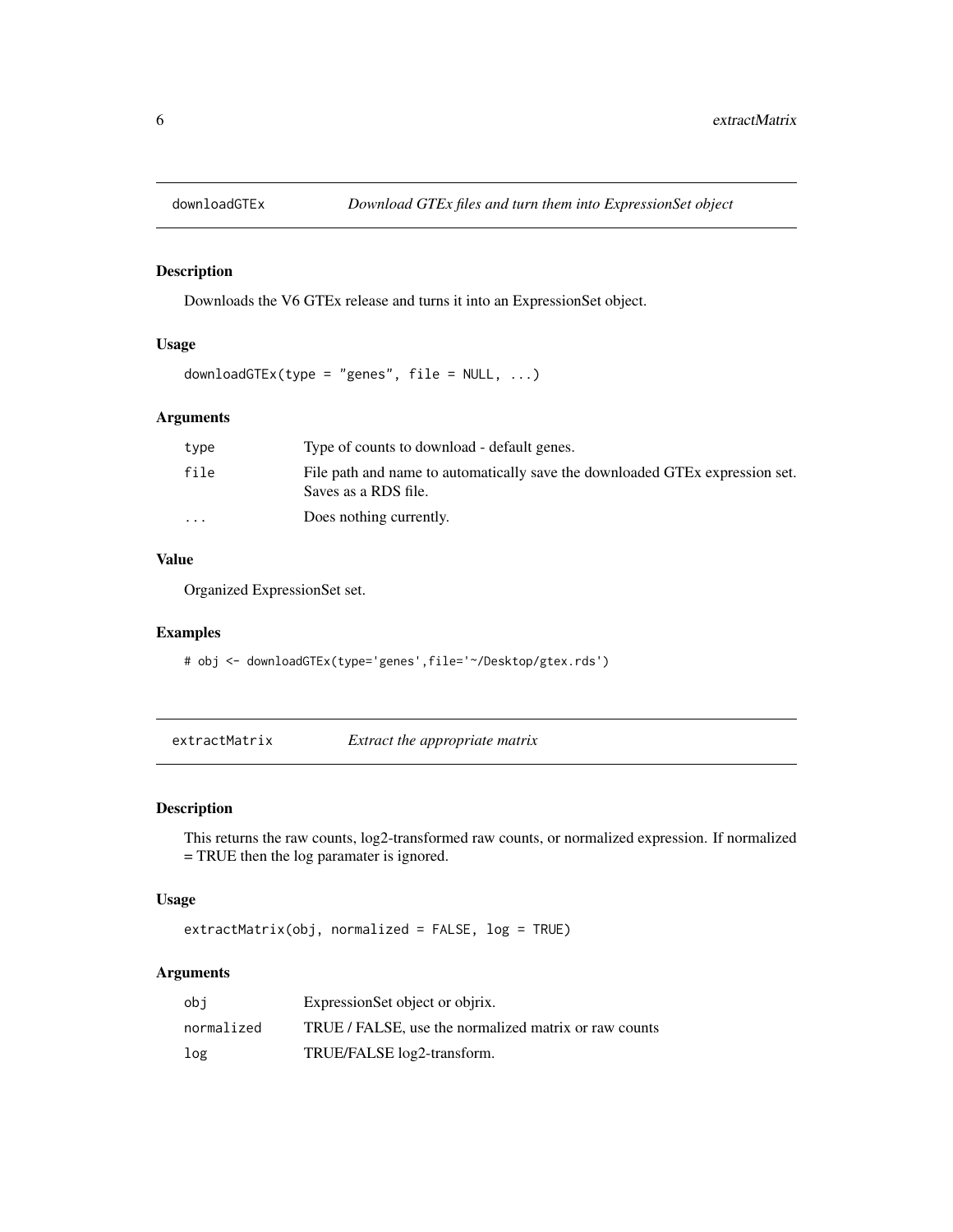#### <span id="page-6-0"></span>filterGenes 7

#### Value

matrix

#### Examples

```
data(skin)
head(yarn:::extractMatrix(skin,normalized=FALSE,log=TRUE))
head(yarn:::extractMatrix(skin,normalized=FALSE,log=FALSE))
```
filterGenes *Filter specific genes*

#### Description

The main use case for this function is the removal of sex-chromosome genes. Alternatively, filter genes that are not protein-coding.

#### Usage

```
filterGenes(obj, labels = c("X", "Y", "MT"),
  featureName = "chromosome_name", keepOnly = FALSE)
```
#### Arguments

| obi         | ExpressionSet object.                               |
|-------------|-----------------------------------------------------|
| labels      | Labels of genes to filter or keep, eg. X, Y, and MT |
| featureName | FeatureData column name, eg. chr                    |
| keep0nly    | Filter or keep only the genes with those labels     |

#### Value

Filtered ExpressionSet object

```
data(skin)
filterGenes(skin,labels = c('X','Y','MT'),featureName='chromosome_name')
filterGenes(skin,labels = 'protein_coding',featureName='gene_biotype',keepOnly=TRUE)
```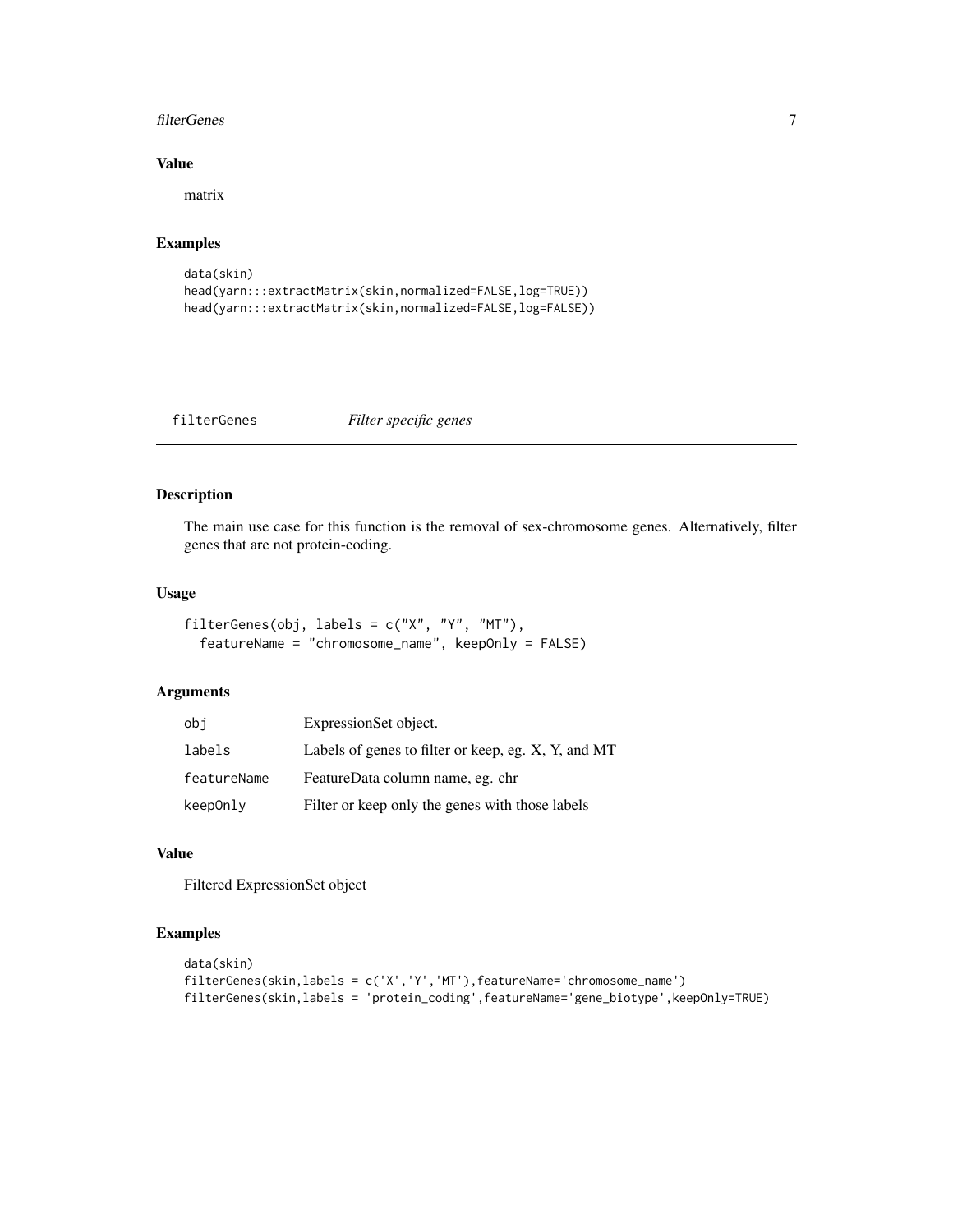<span id="page-7-0"></span>

Filter genes that have less than a minimum threshold CPM for a given group/tissue

#### Usage

```
filterLowGenes(obj, groups, threshold = 1, minSamples = NULL, ...)
```
#### Arguments

| obi        | ExpressionSet object.                                                                                                           |
|------------|---------------------------------------------------------------------------------------------------------------------------------|
| groups     | Vector of labels for each sample or a column name of the phenoData slot. for<br>the ids to filter. Default is the column names. |
| threshold  | The minimum threshold for calling presence of a gene in a sample.                                                               |
| minSamples | Minimum number of samples - defaults to half the minimum group size.                                                            |
| .          | Options for cpm.                                                                                                                |

#### Value

Filtered ExpressionSet object

#### See Also

[cpm](#page-0-0) function defined in the edgeR package.

#### Examples

```
data(skin)
filterLowGenes(skin,'SMTSD')
```
filterMissingGenes *Filter genes not expressed in any sample*

#### Description

The main use case for this function is the removal of missing genes.

#### Usage

filterMissingGenes(obj, threshold = 0)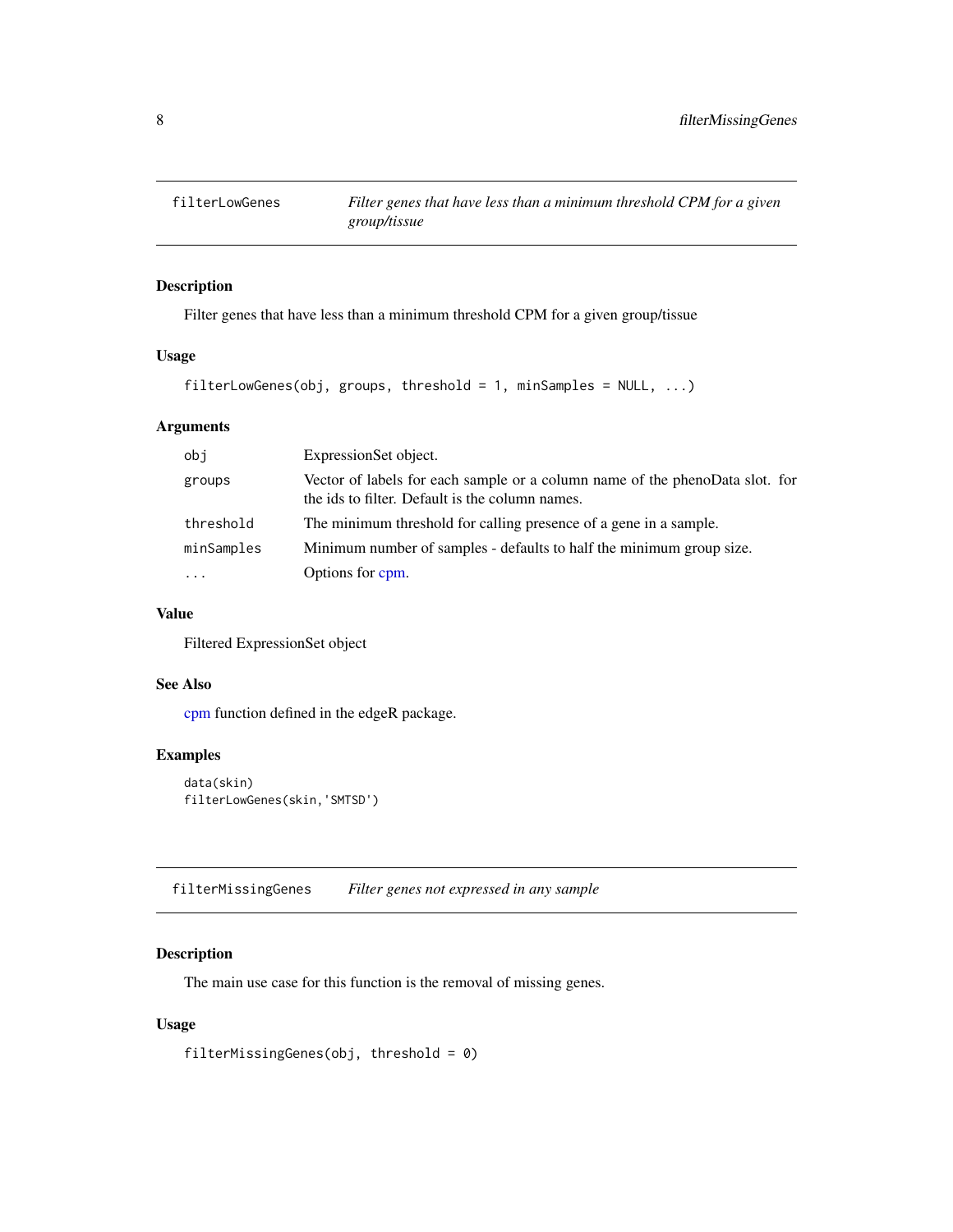#### <span id="page-8-0"></span>filterSamples 9

#### Arguments

| obi       | ExpressionSet object.                                         |
|-----------|---------------------------------------------------------------|
| threshold | Minimum sum of gene counts across samples – defaults to zero. |

#### Value

Filtered ExpressionSet object

#### Examples

```
data(skin)
filterMissingGenes(skin)
```
filterSamples *Filter samples*

#### Description

Filter samples

#### Usage

```
filterSamples(obj, ids, groups = colnames(obj), keepOnly = FALSE)
```
#### Arguments

| obj      | ExpressionSet object.                                                                                                          |
|----------|--------------------------------------------------------------------------------------------------------------------------------|
| ids      | Names found within the groups labels corresponding to samples to be removed                                                    |
| groups   | Vector of labels for each sample or a column name of the phenoData slot for the<br>ids to filter. Default is the column names. |
| keepOnly | Filter or keep only the samples with those labels.                                                                             |

#### Value

Filtered ExpressionSet object

```
data(skin)
filterSamples(skin,ids = "Skin - Not Sun Exposed (Suprapubic)",groups="SMTSD")
filterSamples(skin,ids=c("GTEX-OHPL-0008-SM-4E3I9","GTEX-145MN-1526-SM-5SI9T"))
```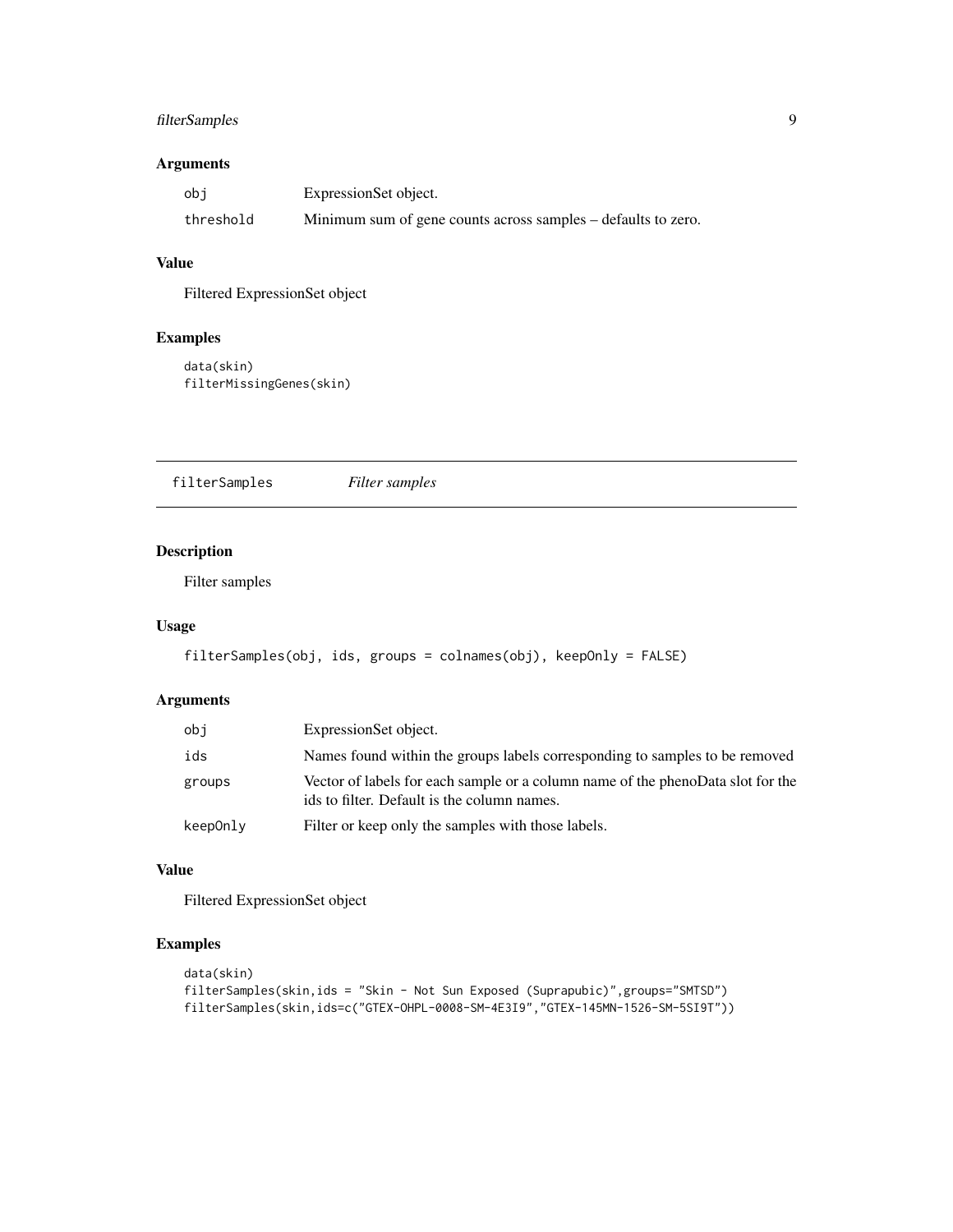<span id="page-9-0"></span>normalizeTissueAware *Normalize in a tissue aware context*

#### Description

This function provides a wrapper to various normalization methods developed. Currently it only wraps qsmooth and quantile normalization returning a log-transformed normalized matrix. qsmooth is a normalization approach that normalizes samples in a condition aware manner.

#### Usage

```
normalizeTissueAware(obj, groups, normalizationMethod = c("qsmooth",
  "quantile"), \ldots)
```
#### Arguments

| obi                     | ExpressionSet object                                                                                                          |  |
|-------------------------|-------------------------------------------------------------------------------------------------------------------------------|--|
| groups                  | Vector of labels for each sample or a column name of the phenoData slot for the<br>ids to filter. Default is the column names |  |
| normalizationMethod     |                                                                                                                               |  |
|                         | Choice of 'qsmooth' or 'quantile'                                                                                             |  |
| $\cdot$ $\cdot$ $\cdot$ | Options for asmooth function or normalizeQuantiles                                                                            |  |

### Value

ExpressionSet object with an assayData called normalizedMatrix

#### Source

The function qsmooth comes from the qsmooth packages currently available on github under user 'kokrah'.

```
data(skin)
normalizeTissueAware(skin,"SMTSD")
```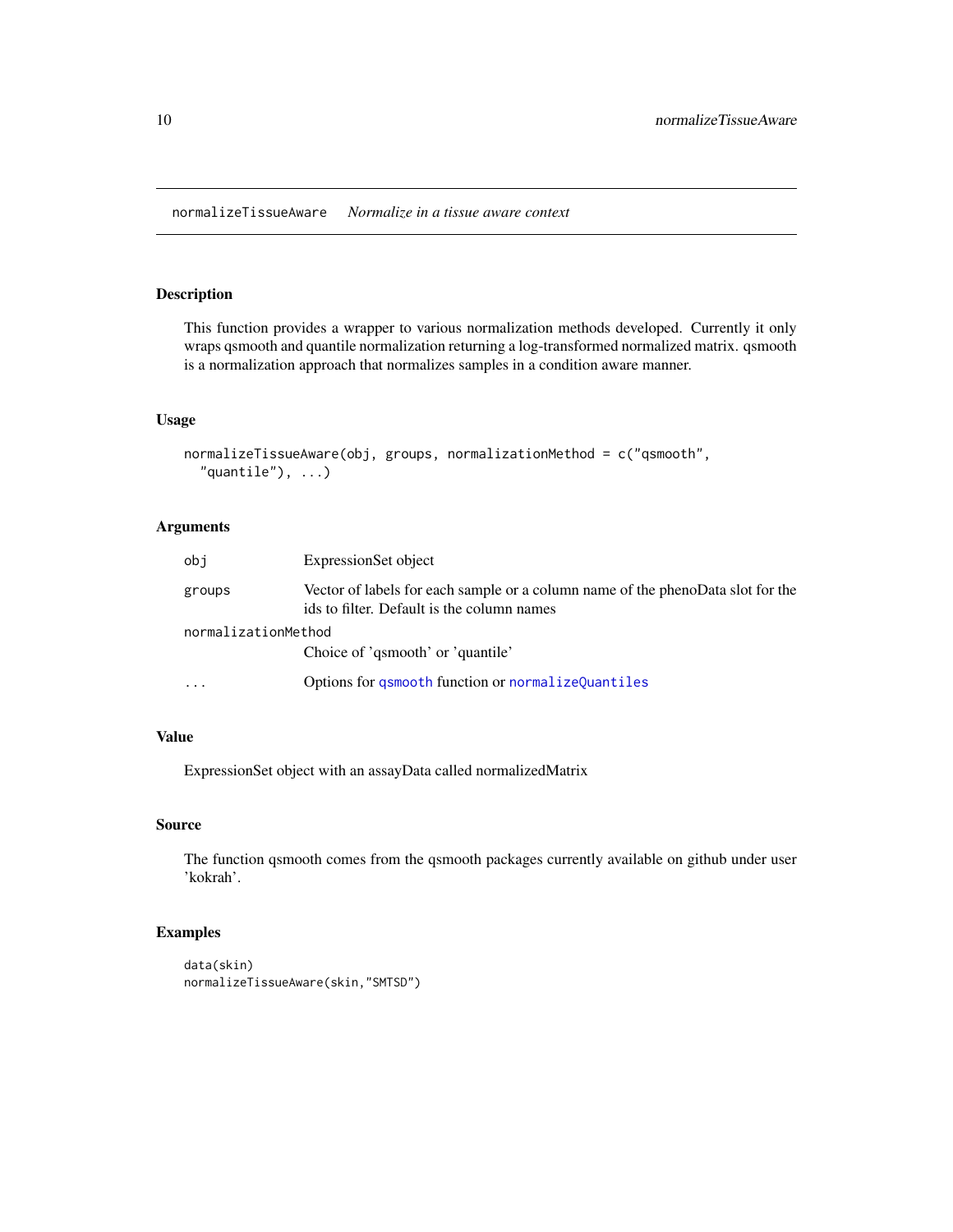<span id="page-10-1"></span><span id="page-10-0"></span>This function plots the MDS coordinates for the "n" features of interest. Potentially uncovering batch effects or feature relationships.

#### Usage

```
plotCMDS(obj, comp = 1:2, normalized = FALSE, distFun = dist,
 distMethod = "euclidian", n = NULL, samples = TRUE, log = TRUE,
 plotFlag = TRUE, ...)
```
#### Arguments

| obj        | ExpressionSet object or objrix.                                                                                                                                              |
|------------|------------------------------------------------------------------------------------------------------------------------------------------------------------------------------|
| comp       | Which components to display.                                                                                                                                                 |
| normalized | TRUE / FALSE, use the normalized matrix or raw counts.                                                                                                                       |
| distFun    | Distance function, default is dist.                                                                                                                                          |
| distMethod | The distance measure to be used. This must be one of "euclidean", "maximum",<br>"manhattan", "canberra", "binary" or "minkowski". Any unambiguous substring<br>can be given. |
| n          | Number of features to make use of in calculating your distances.                                                                                                             |
| samples    | Perform on samples or genes.                                                                                                                                                 |
| log        | TRUE/FALSE log2-transform raw counts.                                                                                                                                        |
| plotFlag   | TRUE/FALSE whether to plot or not.                                                                                                                                           |
| .          | Additional plot arguments.                                                                                                                                                   |

#### Value

coordinates

#### Examples

```
data(skin)
res <- plotCMDS(skin,pch=21,bg=factor(pData(skin)$SMTSD))
```

```
# library(calibrate)
```
# textxy(X=res[,1],Y=res[,2],labs=rownames(res))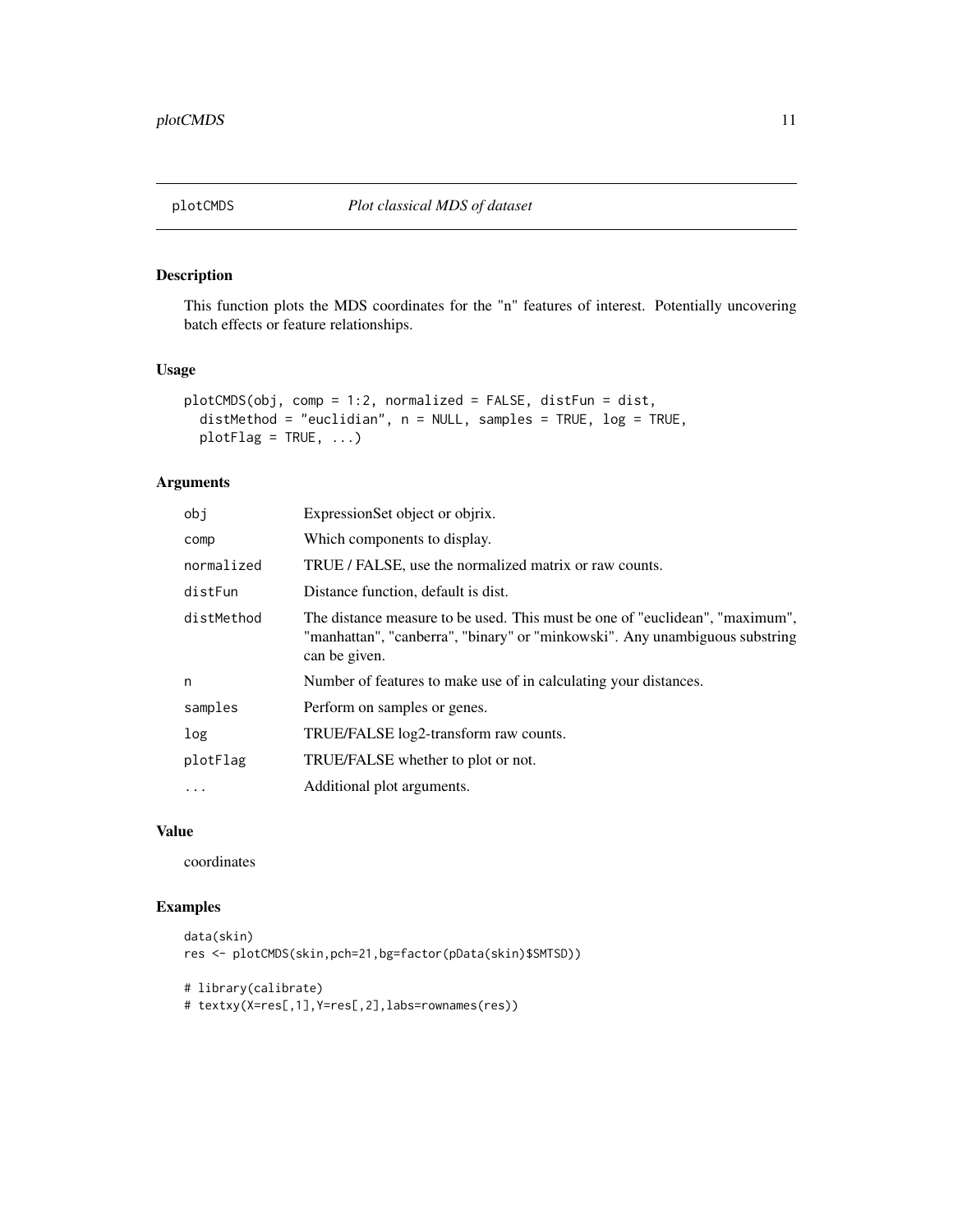<span id="page-11-0"></span>

Plots the density of the columns of a matrix. Wrapper for [matdensity](#page-0-0).

#### Usage

```
plotDensity(obj, groups = NULL, normalized = FALSE, legendPos = NULL,
  ...)
```
#### Arguments

| obi        | ExpressionSet object                                                                                                           |
|------------|--------------------------------------------------------------------------------------------------------------------------------|
| groups     | Vector of labels for each sample or a column name of the phenoData slot for the<br>ids to filter. Default is the column names. |
| normalized | TRUE / FALSE, use the normalized matrix or log2-transformed raw counts                                                         |
| legendPos  | Legend title position. If null, does not create legend by default.                                                             |
| $\cdots$   | Extra parameters for matdensity.                                                                                               |

#### Value

A density plot for each column in the ExpressionSet object colored by groups

#### Examples

```
data(skin)
filtData <- filterLowGenes(skin,"SMTSD")
plotDensity(filtData,groups="SMTSD",legendPos="topleft")
# to remove the legend
plotDensity(filtData,groups="SMTSD")
```

| plotHeatmap | Plot heatmap of most variable genes |
|-------------|-------------------------------------|
|-------------|-------------------------------------|

#### Description

This function plots a heatmap of the gene expressions forthe "n" features of interest.

#### Usage

```
plotHeatmap(obj, n = NULL, fun = stats::sd, normalized = TRUE,
  log = TRUE, ...
```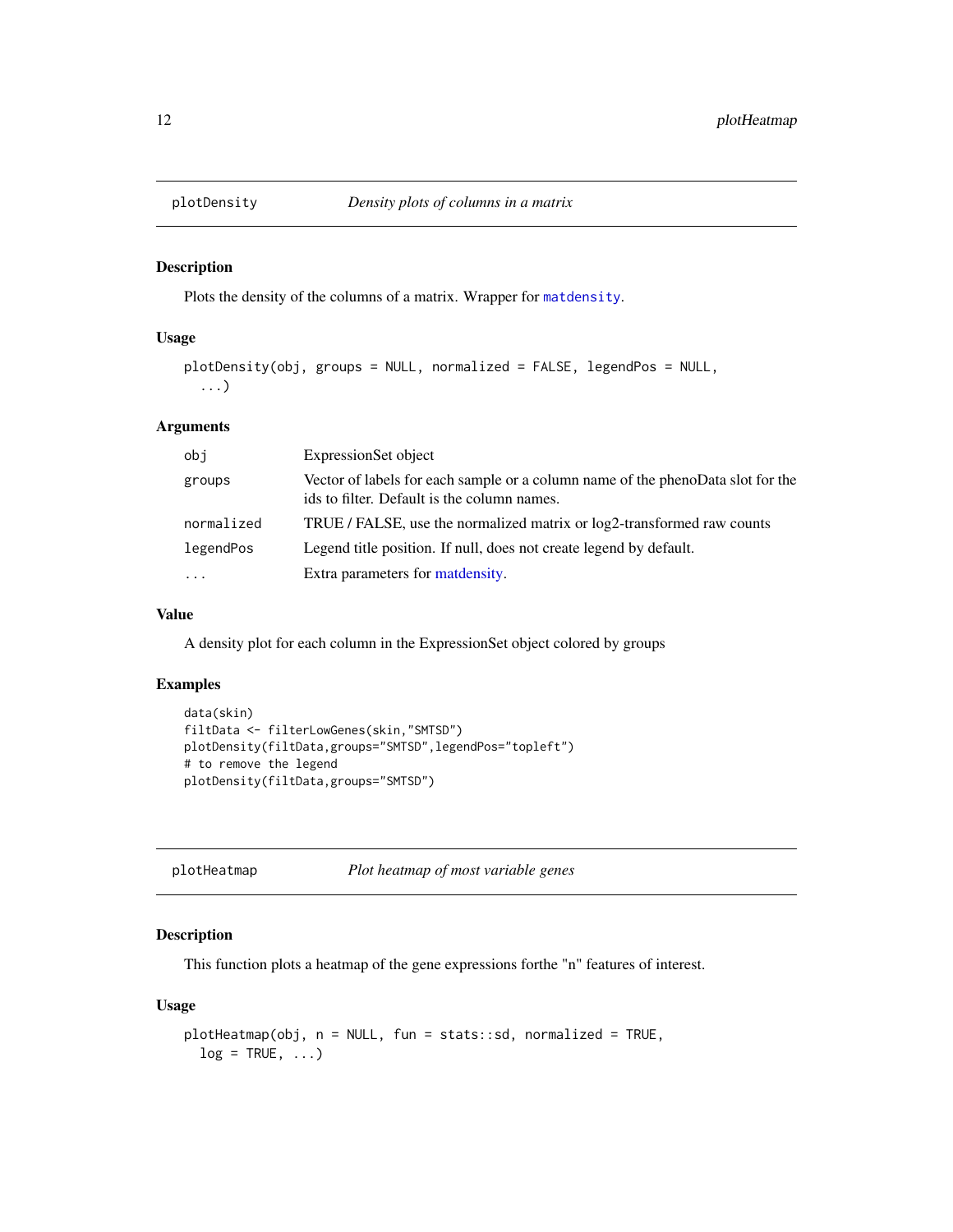#### <span id="page-12-0"></span>qsmooth and the contract of the contract of the contract of the contract of the contract of the contract of the contract of the contract of the contract of the contract of the contract of the contract of the contract of th

#### Arguments

| obj        | ExpressionSet object or objrix.                        |
|------------|--------------------------------------------------------|
| n          | Number of features to make use of in plotting heatmap. |
| fun        | Function to sort genes by, default sd.                 |
| normalized | TRUE / FALSE, use the normalized matrix or raw counts. |
| log        | TRUE/FALSE log2-transform raw counts.                  |
|            | Additional plot arguments for heatmap. 2.              |

#### Value

coordinates

#### Examples

```
data(skin)
tissues <- pData(skin)$SMTSD
plotHeatmap(skin,normalized=FALSE,log=TRUE,trace="none",n=10)
# Even prettier
# library(RColorBrewer)
data(skin)
tissues <- pData(skin)$SMTSD
heatmapColColors <- brewer.pal(12,"Set3")[as.integer(factor(tissues))]
heatmapCols <- colorRampPalette(brewer.pal(9, "RdBu"))(50)
plotHeatmap(skin,normalized=FALSE,log=TRUE,trace="none",n=10,
 col = heatmapCols, ColSideColors = heatmapColColors, cexRow = 0.6, cexCol = 0.6)
```
<span id="page-12-1"></span>qsmooth *Quantile shrinkage normalization*

#### Description

This function was modified from github user kokrah.

#### Usage

```
qsmooth(obj, groups, norm.factors = NULL, plot = FALSE,
 window = 0.05, log = TRUE)
```
#### Arguments

| obi          | for counts use $log2$ (raw counts + 1)), for MA use $log2$ (raw intensities) |
|--------------|------------------------------------------------------------------------------|
| groups       | groups to which samples belong (character vector)                            |
| norm.factors | scaling normalization factors                                                |
| plot         | plot weights? (default=FALSE)                                                |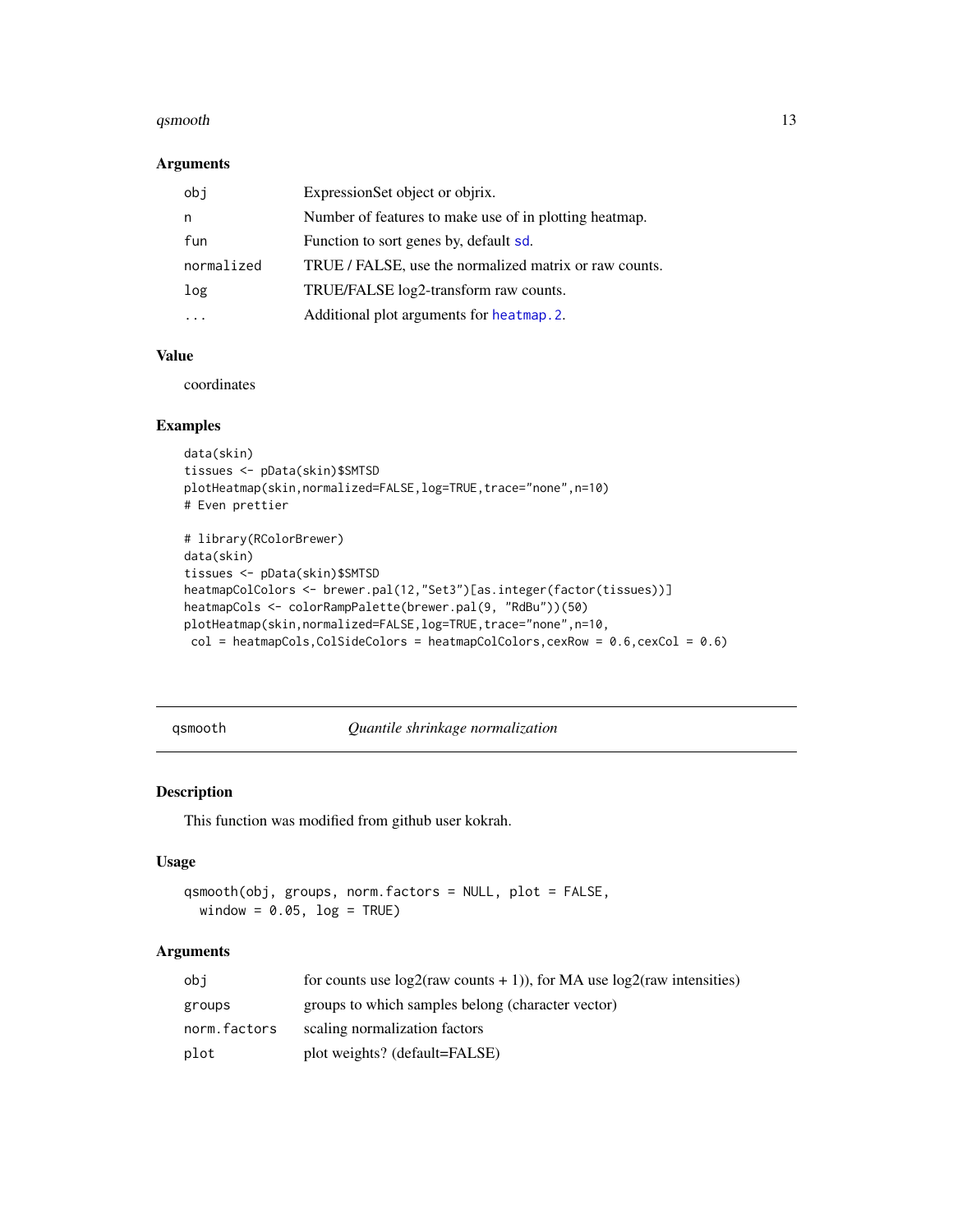#### <span id="page-13-0"></span>Value

Normalized expression

#### Source

[Kwame Okrah's qsmooth R package](https://raw.githubusercontent.com/kokrah/qsmooth/master/R/qsmooth.r)

#### Examples

```
data(skin)
head(yarn:::qsmooth(skin,groups=pData(skin)$SMTSD))
```
qstats *Compute quantile statistics*

#### Description

This function was directly borrowed from github user kokrah.

#### Usage

```
qstats(exprs, groups, window)
```
#### Arguments

| exprs  | for counts use $log2$ (raw counts + 1)), for MA use $log2$ (raw intensities) |
|--------|------------------------------------------------------------------------------|
| groups | groups to which samples belong (character vector)                            |
| window | window size for running median as a fraction on the number of rows of exprs  |

#### Value

list of statistics

#### Source

[Kwame Okrah's qsmooth R package](https://raw.githubusercontent.com/kokrah/qsmooth/master/R/qstats.r) Compute quantile statistics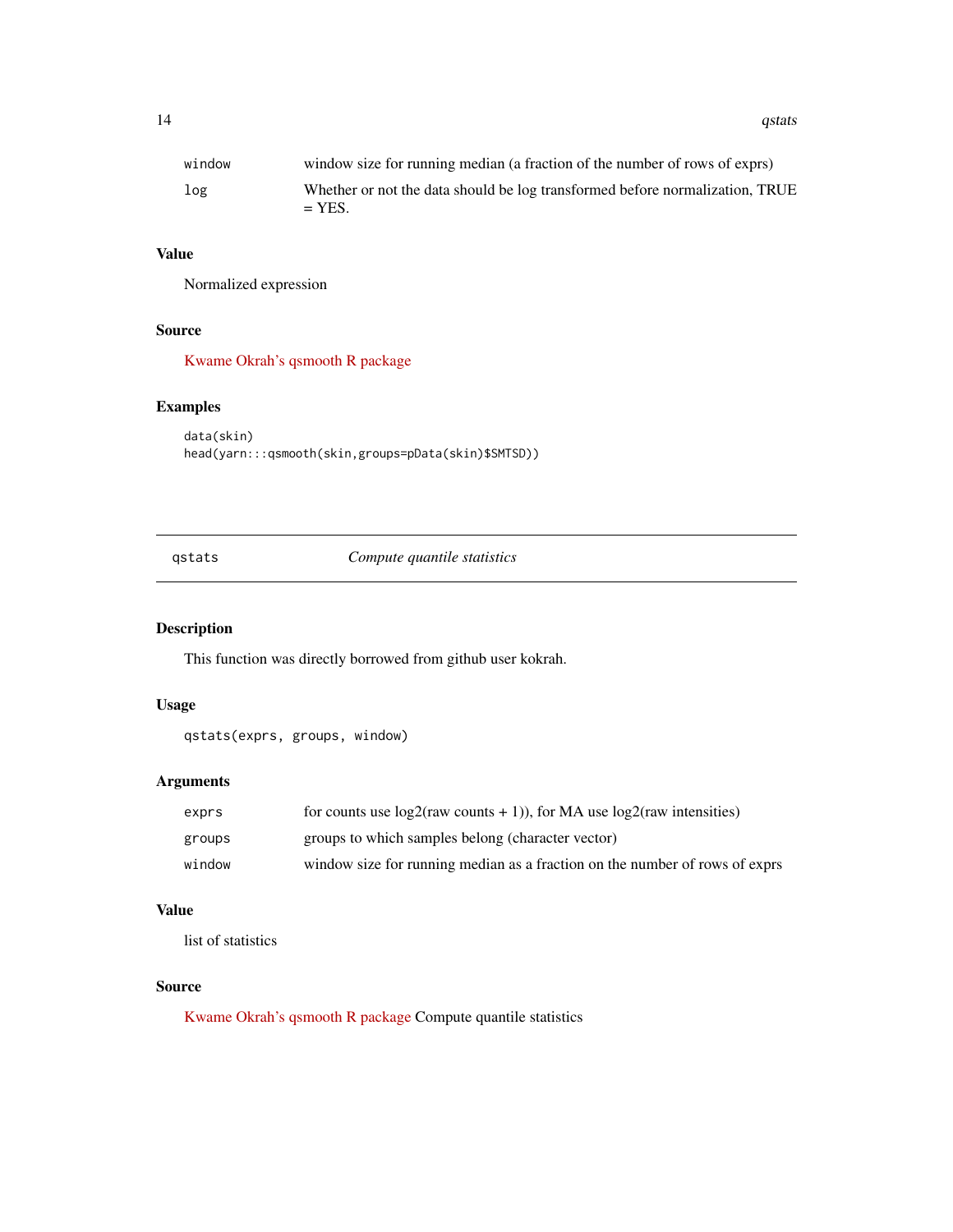<span id="page-14-0"></span>Skin RNA-seq data from the GTEx consortium. V6 release. Random selection of 20 skin samples. 13 of the samples are fibroblast cells, 5 Skin sun exposed, 2 sun unexposed.

#### Usage

data(skin)

#### Format

An object of class "ExpressionSet"; see [ExpressionSet](#page-0-0).

#### Value

ExpressionSet object

#### Source

GTEx Portal

#### References

GTEx Consortium, 2015. The Genotype-Tissue Expression (GTEx) pilot analysis: Multitissue gene regulation in humans. Science, 348(6235), pp.648-660. [\(PubMed\)](http://www.ncbi.nlm.nih.gov/pmc/articles/PMC4547484/)

```
data(skin);
checkMissAnnotation(skin,"GENDER");
```